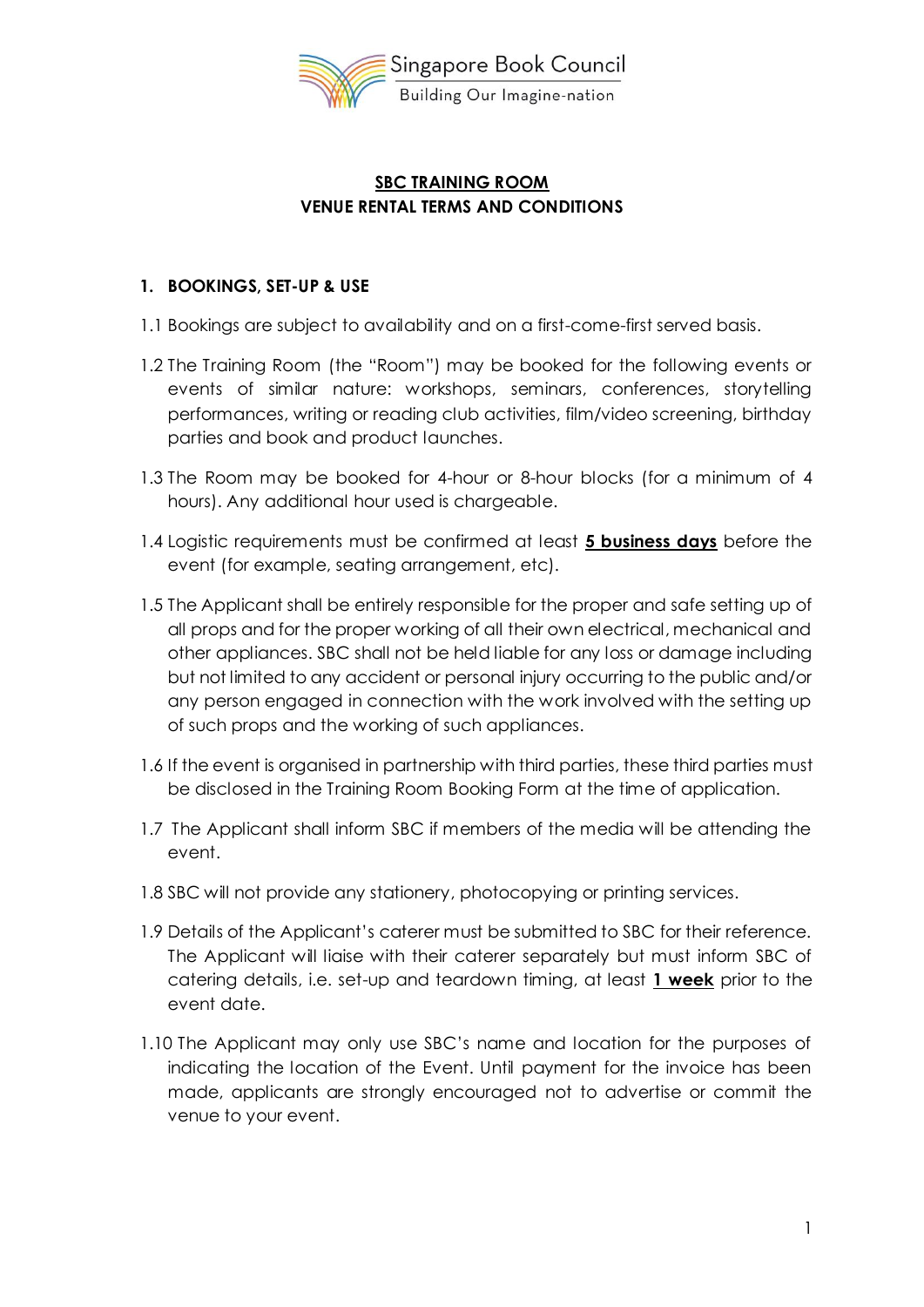

# **2. CONTENTS OF THE EVENT**

2.1 The Applicant will ensure that the Event will not in any way infringe the rights including intellectual property rights of any third party.

### **3. PAYMENT TERMS**

3.1 Booking rates are as follows:

| <b>Rates/Time</b>   | Weekday<br>Rates (per 4-<br>hour block) | Weekend<br>Rates (per 4-<br>hour block) | <b>Additional</b><br><b>Hours</b><br>(Weekday<br>rates) | <b>Additional</b><br><b>Hours</b><br>(Weekend<br>Rates) |
|---------------------|-----------------------------------------|-----------------------------------------|---------------------------------------------------------|---------------------------------------------------------|
| Commercial          | $$180/4$ -hours                         | $$200/4$ -hours                         | $$50/h$ our                                             | $$60/h$ our                                             |
| Non-profit/<br>Arts | $$120/4$ -hours                         | $$150/4$ -hours                         | $$40/h$ our                                             | $$50/h$ our                                             |

*\* The above rates are subject to change without prior notice.*

- 3.2 A security deposit of **\$100** (the "Security Deposit") is required and must be submitted by cheque at least **2 months** before the event date. This will be returned within **1 month** after the event if there is no damage to the Room and its equipment.
- 3.3 Full payment of the Booking Fee must be made within **1 month** upon receiving the invoice from SBC. Bookings will only be confirmed upon receipt of the Security Deposit and the Booking fee. SBC reserves the right to cancel any booking that has not been paid for in full by stipulated deadlines.

# **4. CANCELLATION AND REFUNDS**

- 4.1 Either party may terminate this booking by written notice. Termination notices must be sent t[o info@bookcouncil.sg](mailto:info@bookcouncil.sg) at least **3 months** prior to the event date.
- 4.2 The following charges will apply in the event cancellation by the Applicant. If the booking is cancelled:

| ್ months ∟<br>before event date<br>NG<br>. J |
|----------------------------------------------|
|----------------------------------------------|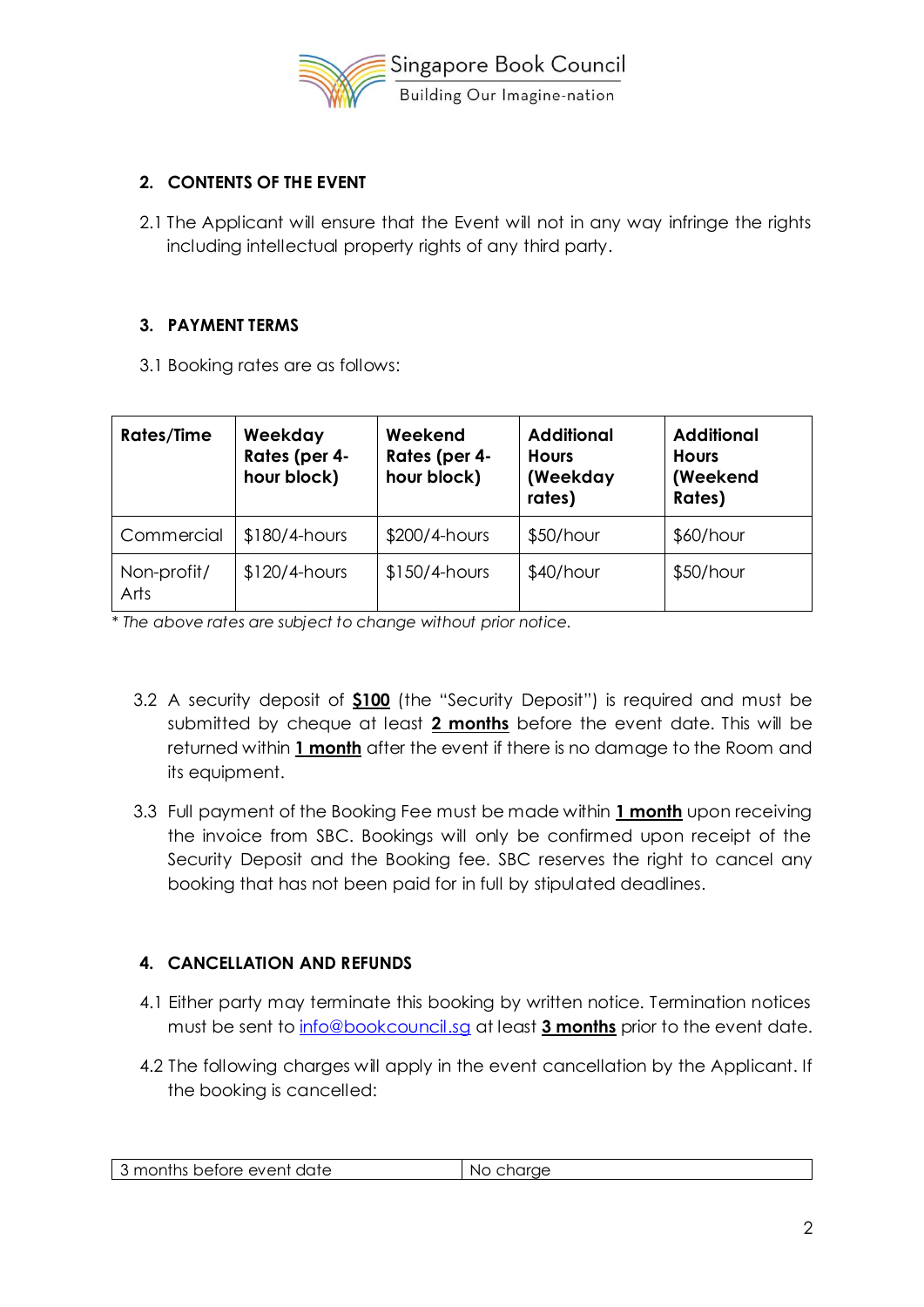

| 1 month before event date           | 50% of booking fee  |
|-------------------------------------|---------------------|
| Less than 1 month before event date | 100% of booking fee |

4.3 In the event that SBC cancels the booking, SBC will provide one month's notice and refund the Booking Fee and Security Deposit in full to the Applicant.

### **5. APPLICANT'S LIABILITY**

- 5.1 The Applicant shall be liable for any damage resulting from the use of the Room and its equipment.
- 5.2 The Applicant shall be responsible for removing any catered food and external set-up at the end of the event from the Room, and any other spaces granted for use by SBC.
- 5.3 The Applicant shall be responsible for obtaining all necessary permits, public liability insurance, licences, grants and permissions from the relevant parties and/or authorities for the activities to be held in the Room. SBC will not be liable for any breach or contravention of any law and/or any fines and/or punishment applicable to such breach or contravention.

### **6. LOSS AND DAMAGE TO PROPERTIES**

- 6.1 The Applicant shall treat the venue with care and responsibility, and will not carry out any activities that may cause damage (eg, stickers on wall/beams which may peel paints).
- 6.2 The storage of properties at the Room will be at the risk of the Applicant, and SBC will not be held responsible for any damage or loss by any cause whatsoever.
- 6.3 All properties must be removed on or before the expiry date and time of the venue hire unless an extension of the venue hire period is agreed to between the Applicant and SBC, and payment for the extended period made immediately. Failing which, SBC reserves the right to dispose of or to destroy such properties as it may deem fit. No claim whatsoever shall be made against SBC on account of such disposal or destruction.
- 6.4 If any equipment or property at the Room is broken, damaged or lost, or should any damage be done to the Room while used by the Applicant, the Applicant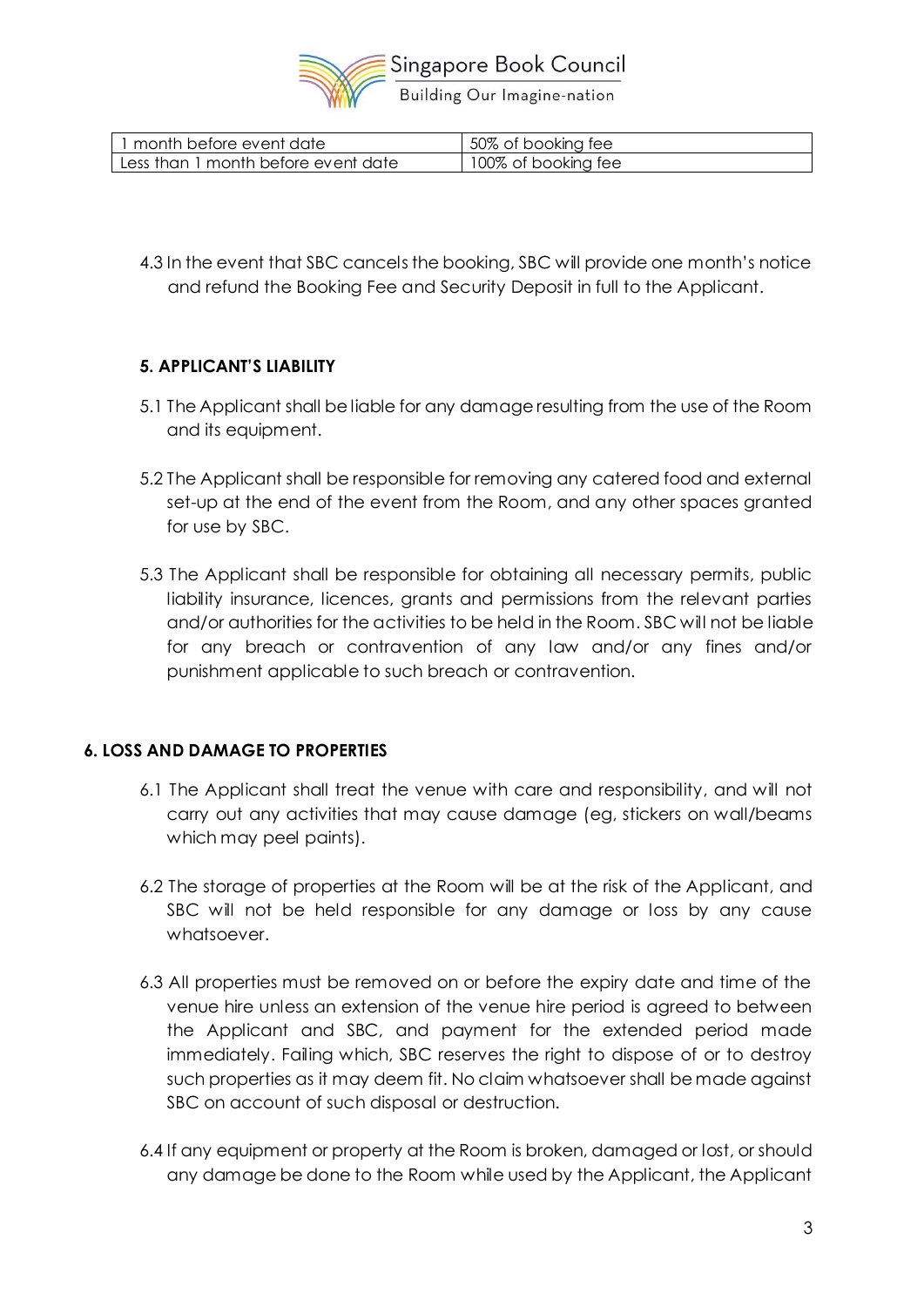

shall pay a sufficient sum to make good such damage or loss. No equipment or property shall be altered, removed or modified without the prior written approval of SBC. If such approval is given, SBC may require a security deposit

to be given by the Applicant to cover the cost of the repair or replacement should the equipment or property be damaged.

6.5 SBC shall not be held responsible for any loss of or damage to any properties of the Applicant.

### **7. INDEMNITY**

- 7.1 The Applicant and SBC shall undertake to indemnify and keep each other indemnified for and against all claims, liabilities, damages, losses, costs, expenses, proceedings, suits or other consequences (including those asserted by third parties) arising directly or indirectly from their acts, errors or omissions, and the acts, errors or omissions of its servants, agents or employees.
- 7.2 Likewise, the event should not contravene the laws of the Republic of Singapore. The venue shall not be used for any purpose or in any manner which, in the opinion of SBC, may become a nuisance or may give cause for complaint from other occupants of the building or the public.
- 7.3 In this regard, the opinion of SBC shall be final, conclusive and binding on the Applicant. SBC shall have the right to terminate the whole or any part(s) of the event which it deems unacceptable and no claims for damages, losses, costs, expenses or otherwise whatsoever shall lie against SBC on the account of such termination.'

#### **8. ENTIRE AGREEMENT**

This agreement constitutes the entire agreement between the parties and supersedes and extinguishes all previous drafts, agreements, arrangements and understandings between them, whether written or oral, relating to this subject matter.